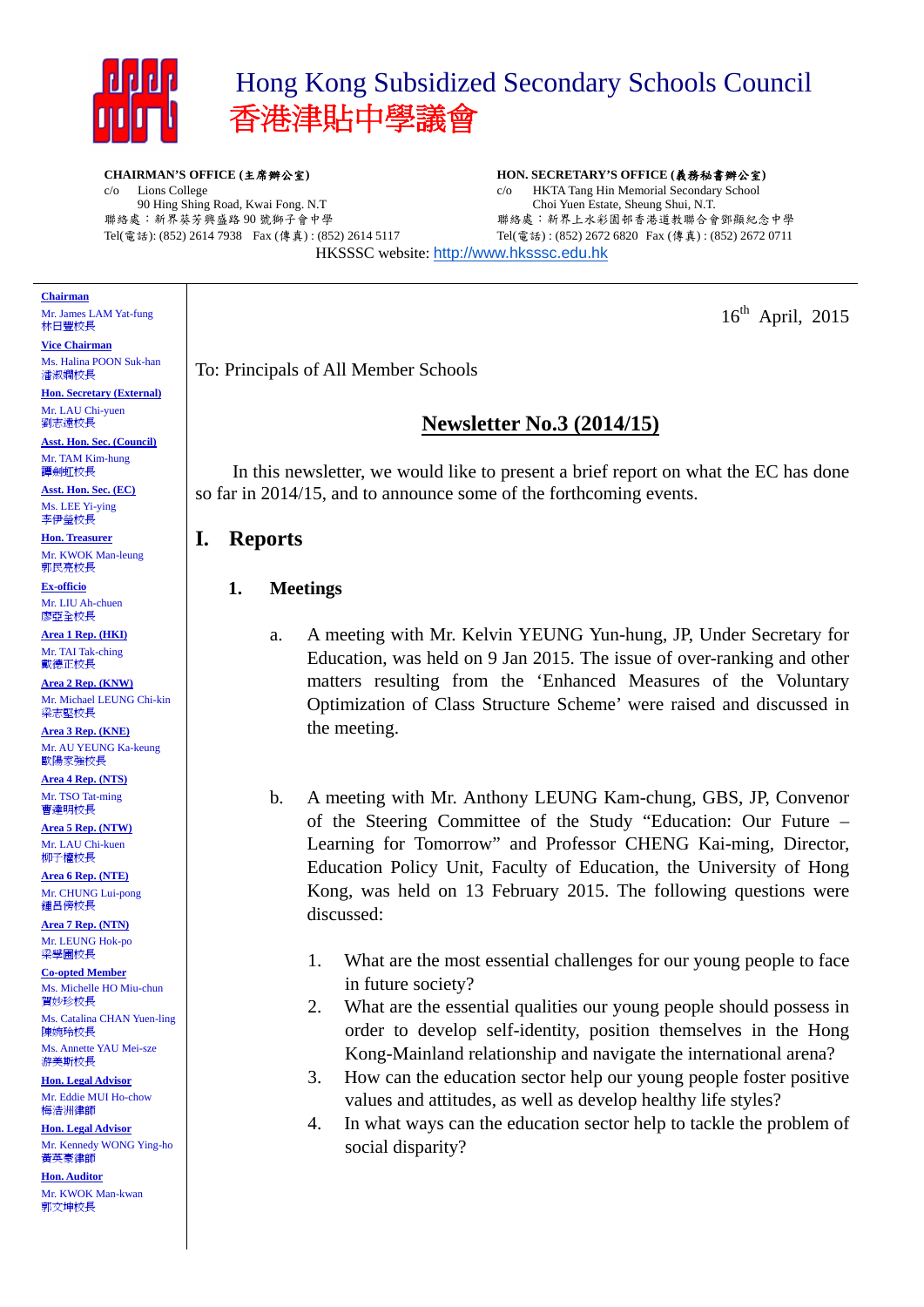

# Hong Kong Subsidized Secondary Schools Council 香港津貼中學議會

#### **CHAIRMAN'S OFFICE (**主席辦公室**)**

# **HON. SECRETARY'S OFFICE (**義務秘書辦公室**)**

c/o Lions College 90 Hing Shing Road, Kwai Fong. N.T 聯絡處:新界葵芳興盛路 90 號獅子會中學 Tel(電話): (852) 2614 7938 Fax (傳真) : (852) 2614 5117 HKSSSC website: http://www.hksssc.edu.hk

c/o HKTA Tang Hin Memorial Secondary School Choi Yuen Estate, Sheung Shui, N.T. 聯絡處:新界上水彩園邨香港道教聯合會鄧顯紀念中學 Tel(電話) : (852) 2672 6820 Fax (傳真) : (852) 2672 0711

## **Chairman**

Mr. James LAM Yat-fung 林日豐校長

**Vice Chairman**  Ms. Halina POON Suk-han 潘淑嫻校長

**Hon. Secretary (External)**  Mr. LAU Chi-yuen 劉志遠校長

**Asst. Hon. Sec. (Council)**  Mr. TAM Kim-hung 譚劍虹校長

**Asst. Hon. Sec. (EC)**  Ms. LEE Yi-ying 李伊瑩校長

**Hon. Treasurer**  Mr. KWOK Man-leung 郭民亮校長

**Ex-officio**  Mr. LIU Ah-chuen 廖亞全校長

**Area 1 Rep. (HKI)**  Mr. TAI Tak-ching 戴德正校長

**Area 2 Rep. (KNW)**  Mr. Michael LEUNG Chi-kin 梁志堅校長

**Area 3 Rep. (KNE)**  Mr. AU YEUNG Ka-keung 歐陽家強校長

**Area 4 Rep. (NTS)**  Mr. TSO Tat-ming 曹達明校長

**Area 5 Rep. (NTW)**  Mr. LAU Chi-kuen 柳子權校長

**Area 6 Rep. (NTE)**  Mr. CHUNG Lui-pong 鍾呂傍校長

**Area 7 Rep. (NTN)**  Mr. LEUNG Hok-po 梁學圃校長

**Co-opted Member**  Ms. Michelle HO Miu-chun 賀妙珍校長

Ms. Catalina CHAN Yuen-ling 陳婉玲校長 Ms. Annette YAU Mei-sze

游美斯校長 **Hon. Legal Advisor** 

Mr. Eddie MUI Ho-chow 梅浩洲律師

**Hon. Legal Advisor**  Mr. Kennedy WONG Ying-ho 黃英豪律師

**Hon. Auditor**  Mr. KWOK Man-kwan 郭文坤校長

- c. A meeting with Mr. Eddie NG Hak-kim, SBS, JP, Secretary for Education and Mrs. Marion LAI CHAN Chi-kuen, JP, Permanent Secretary for Education, was held on 11 March 2015. The following issues were discussed:
	- 1. Measures to address the further decline of S1 student population in coming years
	- 2. Review of the MOI policy
	- 3. Review of the class-to-teacher ratio
	- 4. Enhancement of school basic facilities including air-conditioners
- d. A sharing session was held on 13 March 2015 with an attendance of 111 principals and vice-principals. Principal James LAM Yat-fung, Chairman of HKSSSC, and Principal AU YEUNG Ka-keung, an EC member, shared their views on human and financial resources management.

### **II. General Meeting**

 The General Meeting will be held at Assembly Hall, 4/F, North Tower, YMCA of Hong Kong, 41 Salisbury Road, Tsimshatsui, Kowloon on **Friday, 22nd May 2015 at 9:00 a.m.**

| <b>Programme for the meeting</b>        |                                                 |  |  |  |  |  |
|-----------------------------------------|-------------------------------------------------|--|--|--|--|--|
| $9:00 - 9:15$ a.m.                      | Registration                                    |  |  |  |  |  |
| $9:15 - 10:15$ a.m.                     | <b>General Meeting</b>                          |  |  |  |  |  |
| $10:15 - 11:00$ a.m.                    | <b>Tea Break</b>                                |  |  |  |  |  |
| $11:00$ a.m. $-12:00$ nn                | <b>Keynote Speech - Leadership for Tomorrow</b> |  |  |  |  |  |
|                                         | Speaker: Dr. Carrie Willis, Chairperson of      |  |  |  |  |  |
|                                         | Committee on Professional Development of        |  |  |  |  |  |
|                                         | Teachers and Principals (COTAP)                 |  |  |  |  |  |
| $12:00 \text{ nn} - 12:15 \text{ p.m.}$ | Q & A                                           |  |  |  |  |  |
| $12:30 - 1:30$ p.m.                     | Lunch Buffet                                    |  |  |  |  |  |

Please fill in the Reply Slip to confirm your attendance at the meeting and reserve your lunch (HK\$100 per head) and return it to Mr. KWOK Man Leung, Hon Treasurer, on or before  $8<sup>th</sup>$  May 2015. Your support and participation would be very much appreciated. We look forward to seeing you in the meeting.

Yours sincerely,

 $\bigcup_{i=1}^n \bigcup_{i=1}^n \bigcup_{i=1}^n \bigcup_{i=1}^n \bigcup_{i=1}^n \bigcup_{i=1}^n \bigcup_{i=1}^n \bigcup_{i=1}^n \bigcup_{i=1}^n \bigcup_{i=1}^n \bigcup_{i=1}^n \bigcup_{i=1}^n \bigcup_{i=1}^n \bigcup_{i=1}^n \bigcup_{i=1}^n \bigcup_{i=1}^n \bigcup_{i=1}^n \bigcup_{i=1}^n \bigcup_{i=1}^n \bigcup_{i=1}^n \bigcup_{i=1}^n \bigcup_{i=1}^n$ 

TAM Kim-hung (Mr) Asst. Hon. Sec. (Council)